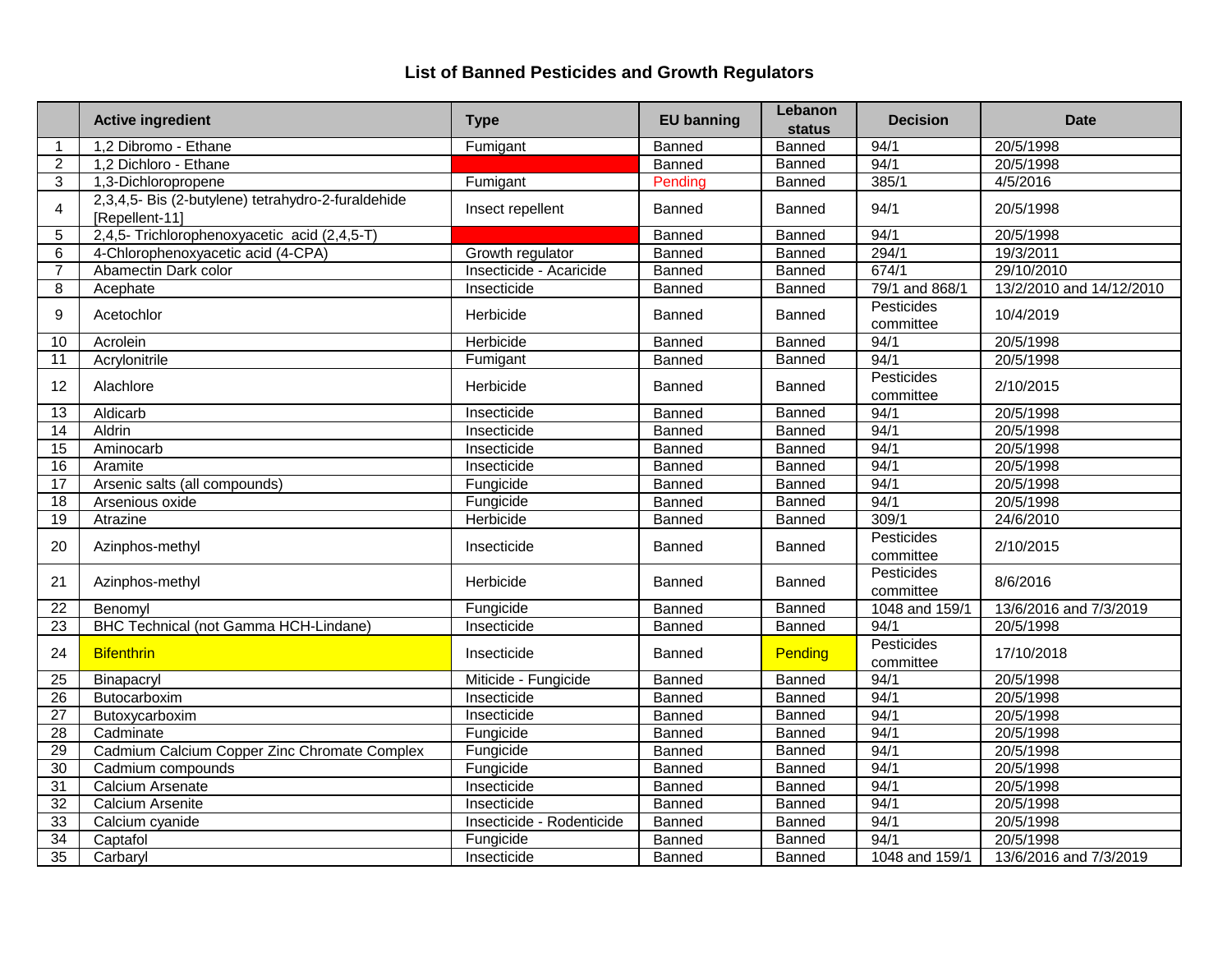|                 | <b>Active ingredient</b>                                                                    | <b>Type</b>                                                        | <b>EU banning</b>        | Lebanon<br>status | <b>Decision</b>                | <b>Date</b>            |
|-----------------|---------------------------------------------------------------------------------------------|--------------------------------------------------------------------|--------------------------|-------------------|--------------------------------|------------------------|
| 36              | Carbendazim                                                                                 | Fungicide                                                          | <b>Banned</b>            | Banned            | Pesticides<br>committee        | 6/7/2011               |
| 37              | Carbofuran                                                                                  | Insecticide                                                        | <b>Banned</b>            | Banned            | 534/1                          | 20/6/2016              |
| 38              | Carbon tetrachloride                                                                        | Fumigant                                                           | Banned                   | Banned            | 94/1                           | 20/5/1998              |
| $\overline{39}$ | Carbophenothion                                                                             | Insecticide                                                        | Banned                   | Banned            | 94/1                           | 20/5/1998              |
| 40              | Carbosulfan                                                                                 | Insecticide                                                        | Banned                   | Banned            | 534/1                          | 20/6/2016              |
| $\overline{41}$ | Chloranil                                                                                   | Fungicide                                                          | Banned                   | Banned            | 94/1                           | 20/5/1998              |
| 42              | Chlordane                                                                                   | Insecticide                                                        | Banned                   | Banned            | 94/1                           | 20/5/1998              |
| $\overline{43}$ | Chlordecone                                                                                 | Insecticide                                                        | Banned                   | Banned            | 94/1                           | 20/5/1998              |
| 44              | Chlordimefon                                                                                | Acaricide                                                          | Banned                   | Banned            | 94/1                           | 20/5/1998              |
| 45              | Chlorfenapyr                                                                                | Insecticide                                                        | Banned                   | Banned            | 1048 and 159/1                 | 13/6/2016 and 7/3/2019 |
| 46              | Chlorinated camphene [Toxaphene]                                                            |                                                                    | Banned                   | Banned            | 94/1                           | 20/5/1998              |
| 47              | Chlormephos                                                                                 | Insecticide                                                        | Banned                   | Banned            | 94/1                           | 20/5/1998              |
| 48              | Chlorobenzilate                                                                             | Insecticide                                                        | Banned                   | Banned            | 57/1                           | 24/12/2008             |
| 49              | Chloromethoxypropylmercuric Acetate (CMPA)                                                  |                                                                    | Banned                   | Banned            | 94/1                           | 20/5/1998              |
| 50              | Chlorothalonil                                                                              | Fungicide                                                          |                          | Banned            | <b>Pesticides</b><br>committee | 28/10/2020             |
| 51              | Chlorpyrifos                                                                                | Insecticide                                                        | Banned                   | Banned            | Pesticides<br>committee        | 25/2/2020              |
| 52              | Chlorthiophos                                                                               | Insecticide                                                        | <b>Banned</b>            | Banned            | 94/1                           | 20/5/1998              |
| 53              | Combination of: Benomyl at above 7%, Carbofuran at<br>above 10%, Thiram at above 15%        | Benomyl: fungicide<br>Carbofuran: Insecticide<br>Thiram: fungicide | Banned                   | Banned            | 57/1                           | 24/12/2008             |
| 54              | Copper Acetoarsenite                                                                        |                                                                    | Banned                   | <b>Banned</b>     | 94/1                           | 20/5/1998              |
| 55              | <b>Copper Arsenate</b>                                                                      |                                                                    | Banned                   | <b>Banned</b>     | 94/1                           | 20/5/1998              |
| $\overline{56}$ | <b>Copper Arsenite</b>                                                                      |                                                                    | <b>Banned</b>            | <b>Banned</b>     | 94/1                           | 20/5/1998              |
| $\overline{57}$ | Crimidine                                                                                   | Rodenticide                                                        | Banned                   | Banned            | 94/1                           | 20/5/1998              |
| 58              | Crotoxyphos                                                                                 | Insecticide                                                        | Banned                   | Banned            | 94/1                           | 20/5/1998              |
| 59              | Cyanothoate                                                                                 | Insecticide - Acaricide                                            | Banned                   | Banned            | 94/1                           | 20/5/1998              |
| 60              | Cycloheximide                                                                               | Antifungal antibiotic                                              | Banned                   | Banned            | 94/1                           | 20/5/1998              |
| 61              | Cyhexatin                                                                                   | Insecticide                                                        | Banned                   | Banned            | 309/1                          | 24/6/2010              |
| 62              | Cypermethrin                                                                                | Insecticide                                                        | Authorized<br>31/10/2020 | Banned            | Pesticides<br>committee        | 17/10/2018             |
| 63              | Cypermethrin 25%EC                                                                          | Insecticide                                                        | Authorized<br>31/10/2020 | Banned            | 143/1                          | 7/2/2014               |
| 64              | Cyproconazole                                                                               | Fungicide                                                          | Authorized<br>31/5/2021  | Pending           | Pesticides<br>committee        | 17/10/2018             |
| 65              | DBCP (Dibromo chloro propane)                                                               | Nematicide                                                         | Banned                   | Banned            | 94/1                           | 20/5/1998              |
| 66              | <b>DDT</b>                                                                                  | Insecticide                                                        | Banned                   | <b>Banned</b>     | 94/1                           | 20/5/1998              |
| 67              | Decachlorooctahydro - 1,3,4 - methoxy - 2H -<br>cyclobuta (cd) pentalen-2-one [Chlordecone] | Insecticide                                                        | <b>Banned</b>            | <b>Banned</b>     | 94/1                           | 20/5/1998              |
| 68              | Dechlorane                                                                                  | Insecticide                                                        | <b>Banned</b>            | Banned            | 94/1                           | 20/5/1998              |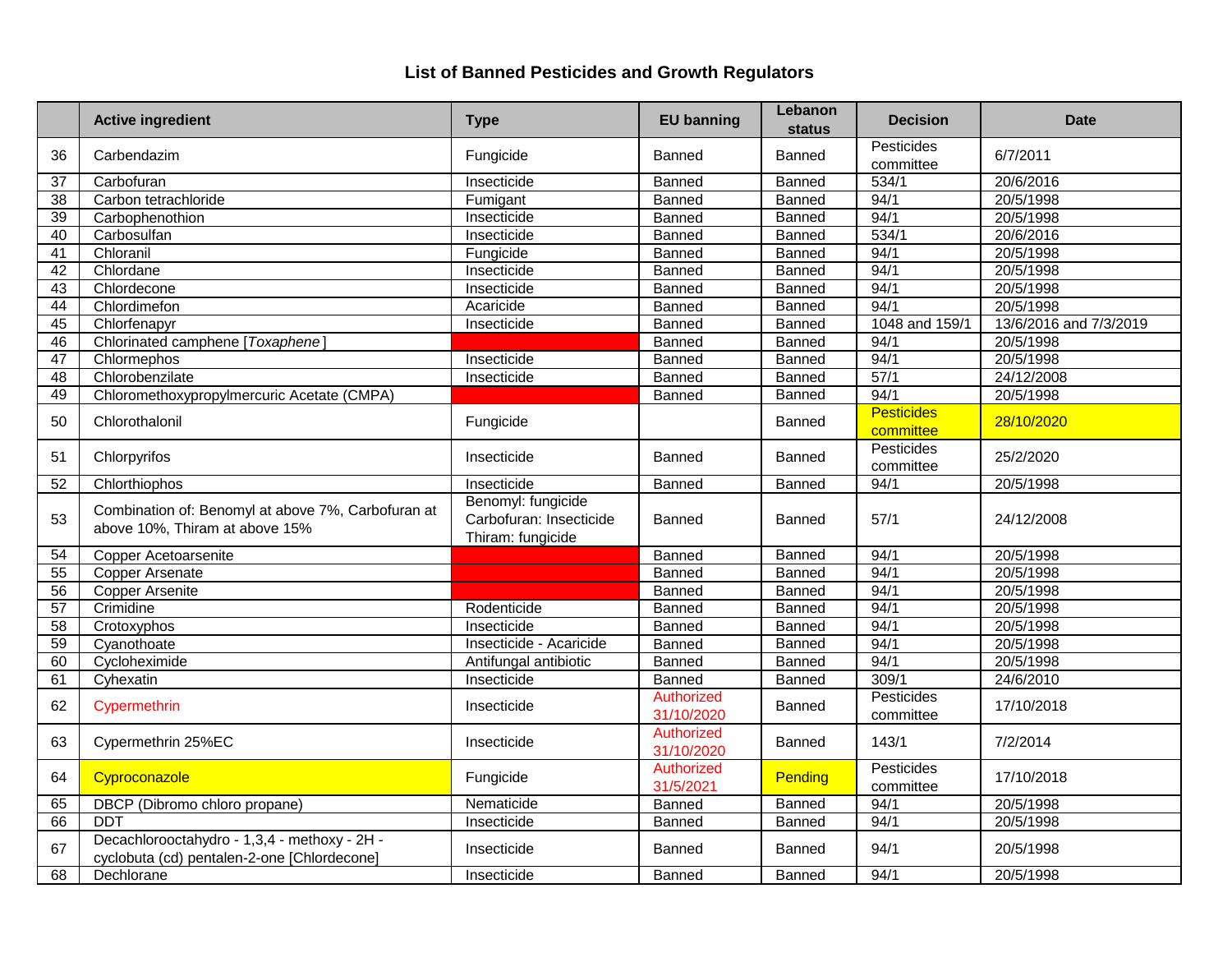|                 | <b>Active ingredient</b>                             | <b>Type</b>              | <b>EU banning</b>       | Lebanon<br>status | <b>Decision</b>                | <b>Date</b>              |
|-----------------|------------------------------------------------------|--------------------------|-------------------------|-------------------|--------------------------------|--------------------------|
| 69              | Demephion-O                                          | Insecticide - Acaricide  | Banned                  | Banned            | 94/1                           | 20/5/1998                |
| 70              | Demephion-S                                          | Insecticide - Acaricide  | Banned                  | Banned            | 94/1                           | 20/5/1998                |
| $\overline{71}$ | <b>Diamidafos</b>                                    | Nematicide               | Banned                  | <b>Banned</b>     | 94/1                           | 20/5/1998                |
| $\overline{72}$ | Diazinon                                             | Insecticide - Acaricide  | Banned                  | Banned            | 534/1                          | 20/6/2016                |
| 73              | Dibromochloropropane                                 | Nematicide               | Banned                  | Banned            | 94/1                           | 20/5/1998                |
| 74              | Dichlorfos DDVP                                      | Insecticide              | Banned                  | Banned            | <b>Pesticides</b><br>committee | 21/2/2011                |
| 75              | Diclofop-methyl                                      | Herbicide                | Authorized<br>31/5/2023 | Pending           | Pesticides<br>committee        | 17/10/2018               |
| 76              | Dicofol                                              | Acaricide                | <b>Banned</b>           | Banned            | Pesticides<br>committee        | 10/4/2019                |
| 77              | Dicrotophos                                          | Insecticide - Acaricide  | <b>Banned</b>           | <b>Banned</b>     | 94/1                           | 20/5/1998                |
| 78              | Dieldrin                                             | Insecticide              | Banned                  | Banned            | 94/1                           | 20/5/1998                |
| 79              | Diflubenzuron                                        | Insecticide              |                         | <b>Banned</b>     | <b>Pesticides</b><br>committee | 28/10/2020               |
| $\overline{80}$ | Dimefox                                              | Insecticide              | Banned                  | Banned            | 94/1                           | 20/5/1998                |
| $\overline{81}$ | Dimethoate                                           | Insecticide              | <b>Banned</b>           | <b>Banned</b>     | 1048 and 159/1                 | 13/6/2016 and 7/3/2019   |
| 82              | Dimetilan                                            | Insecticide              | Banned                  | Banned            | 94/1                           | 20/5/1998                |
| $\overline{83}$ | Dinitro-ortho-cresol (DNOC)                          | Herbicide                | <b>Banned</b>           | Banned            | 57/1                           | 24/12/2008               |
| 84              | Dinoseb salts                                        | Herbicide                | Banned                  | Banned            | 94/1                           | 20/5/1998                |
| 85              | Dinoterb salts                                       | Herbicide                | Banned                  | Banned            | 94/1                           | 20/5/1998                |
| 86              | Dioxathion                                           | Insecticide              | <b>Banned</b>           | Banned            | 94/1                           | 20/5/1998                |
| 87              | Diquat                                               | Herbicide                |                         | Banned            | <b>Pesticides</b><br>committee | 28/10/2020               |
| 88              | <b>Diuron</b>                                        | Herbicide                | Authorized<br>30/9/2020 | Banned            | 1048 and 159/1                 | 13/6/2016 and 7/3/2019   |
| 89              | Edifenphos                                           | Fungicide                | <b>Banned</b>           | Banned            | 94/1                           | 20/5/1998                |
| 90              | Endosulfan                                           | Insecticide              | Banned                  | <b>Banned</b>     | 79/1 and 868/1                 | 13/2/2010 and 14/12/2010 |
| 91              | Endothion                                            | Insecticide              | <b>Banned</b>           | Banned            | 94/1                           | 20/5/1998                |
| 92              | Endrin                                               | Insecticide              | Banned                  | Banned            | 94/1                           | 20/5/1998                |
| 93              | EPN (Ethyl (p-nitrophenyl) thio benzene phosphonate) | Insecticide - Acaricide  | Banned                  | Banned            | 94/1                           | 20/5/1998                |
| 94              | Erbon                                                | Herbicide                | Banned                  | Banned            | 94/1                           | 20/5/1998                |
| 95              | <b>Ethyl Parathion</b>                               | Insecticide - Acaricide  | Banned                  | Banned            | 94/1                           | 20/5/1998                |
| 96              | Ethylan                                              | Insecticide              | Banned                  | Banned            | 94/1                           | 20/5/1998                |
| 97              | Ethylene Dibromide (EDB)                             | Nematicide - Insecticide | <b>Banned</b>           | <b>Banned</b>     | 94/1                           | 20/5/1998                |
| $\overline{98}$ | Ethylene oxide                                       |                          | Banned                  | <b>Banned</b>     | 94/1                           | 20/5/1998                |
| 99              | Fenarimol                                            | Fungicide                |                         | Pending           | Pesticides<br>committee        | 19/9/2011                |
| 100             | Fenoxycarb                                           | Insecticide              | Authorized<br>31/5/2021 | Pending           | Pesticides<br>committee        | 17/10/2018               |
| 101             | Fensulfothion                                        | Nematicide               | <b>Banned</b>           | Banned            | 94/1                           | 20/5/1998                |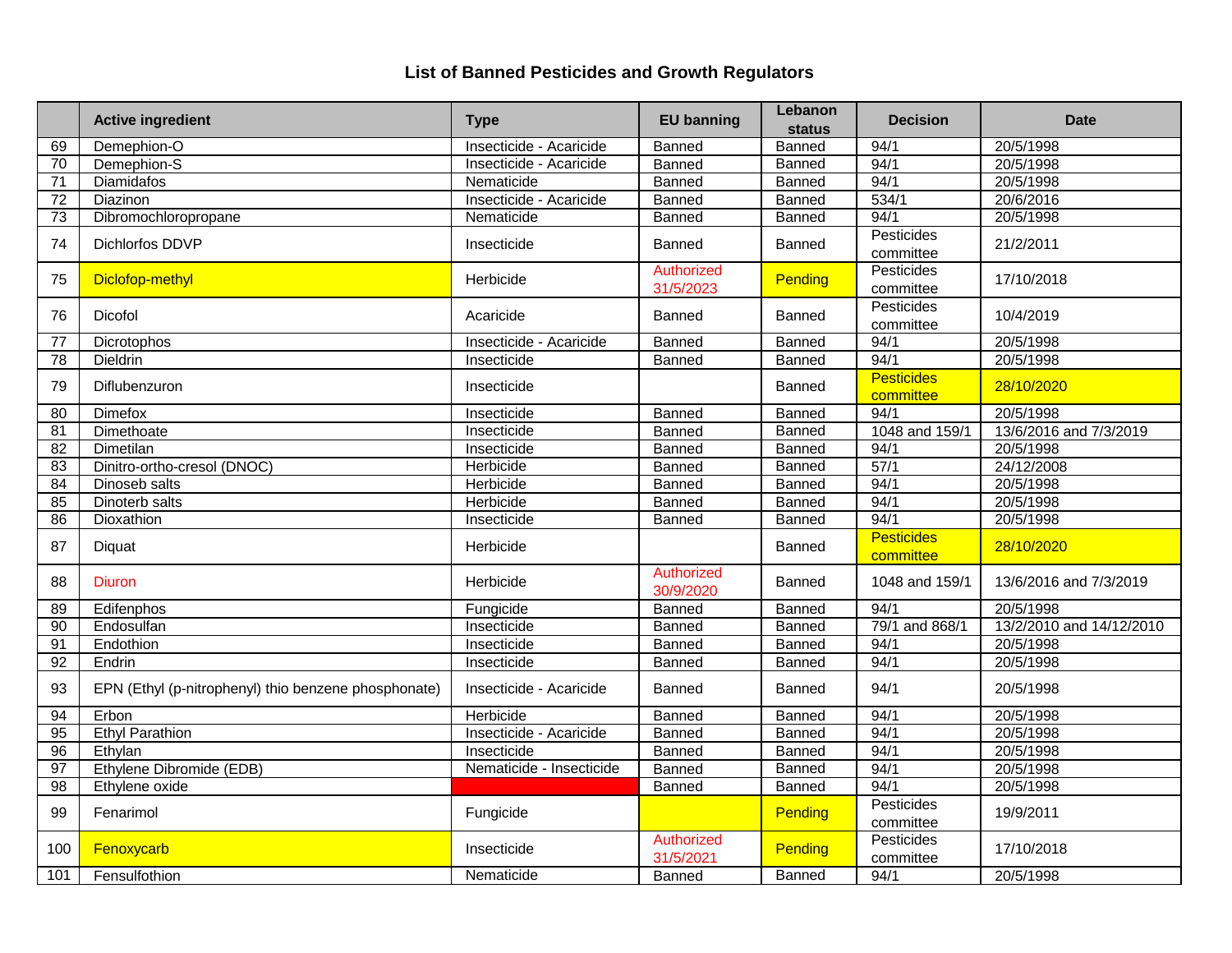|     | <b>Active ingredient</b>                       | <b>Type</b>             | <b>EU banning</b>               | Lebanon<br><b>status</b>                  | <b>Decision</b>                | <b>Date</b>            |
|-----|------------------------------------------------|-------------------------|---------------------------------|-------------------------------------------|--------------------------------|------------------------|
| 102 | Fenvalerate                                    | Insecticide - Acaricide | Banned                          | Banned                                    | 1048 and 159/1                 | 13/6/2016 and 7/3/2019 |
| 103 | Fipronil                                       | Insecticide             | Banned                          | <b>Banned</b>                             | 1048 and 159/1                 | 13/6/2016 and 7/3/2019 |
| 104 | Fluoroacetamide                                | Rodenticide             | Banned                          | Banned                                    | 94/1                           | 20/5/1998              |
| 105 | Folpet                                         | Fungicide               | Authorized<br>31/7/2020         | Banned                                    | 1048 and 159/1                 | 13/6/2016 and 7/3/2019 |
| 106 | Fosthietan                                     | Insecticide             | <b>Banned</b>                   | Banned                                    | 94/1                           | 20/5/1998              |
| 107 | Glufosinate ammonium salt                      | Herbicide               |                                 | <b>Stopped</b><br>Import<br><b>Export</b> | <b>Pesticides</b><br>committee | 28/10/2020             |
| 108 | Haloxyfop-methyl                               | Herbicide               | Authorized<br>31/12/2023        | Banned                                    | 1048 and 159/1                 | 13/6/2016 and 7/3/2019 |
| 109 | HCH containing less than 99.0% of gamma isomer | Insecticide             | Banned                          | Banned                                    | 94/1                           | 20/5/1998              |
| 110 | Heptachlore                                    | Insecticide             | Banned                          | <b>Banned</b>                             | 94/1                           | 20/5/1998              |
| 111 | Hexachlorobenzene                              | Fungicide               | Banned                          | Banned                                    | 57/1                           | 24/12/2008             |
| 112 | Hexaconazole                                   | Fungicide               | Banned                          | Banned                                    | 850/1                          | 12/9/2012              |
| 113 | <b>Hexythiazox</b>                             | acaricide               | Authorized<br>31/5/2024         | Pending                                   | Pesticides<br>committee        | 17/10/2018             |
| 114 | Hydrogen Cyanamide                             | Growth regulator        | Banned                          | <b>Banned</b>                             | 1048 and 159/1                 | 13/6/2016 and 7/3/2019 |
| 115 | IFSP = Aphidan                                 | Insecticide             | <b>Banned</b>                   | <b>Banned</b>                             | 94/1                           | 20/5/1998              |
| 116 | Imazalil                                       | Fungicide               | Authorized<br>31/12/2024        | Pending                                   | Pesticides<br>committee        | 17/10/2018             |
| 117 | Iprodione                                      | Fungicide               | Banned                          | Banned                                    | 1048 and 159/1                 | 13/6/2016 and 7/3/2019 |
| 118 | Isazophos                                      | Insecticide             | Banned                          | <b>Banned</b>                             | 94/1                           | 20/5/1998              |
| 119 | Isobenzane                                     | Insecticide             | Banned                          | Banned                                    | 94/1                           | 20/5/1998              |
| 120 | Isodrin                                        | Insecticide             | Banned                          | Banned                                    | 94/1                           | 20/5/1998              |
| 121 | Isoproturon                                    | Herbicide               | Banned                          | Banned                                    | Pesticides<br>committee        | 8/6/2016               |
| 122 | Isothioate                                     | Insecticide             | Banned                          | Banned                                    | 94/1                           | 20/5/1998              |
| 123 | Isoxathion                                     | Insecticide             | <b>Banned</b>                   | <b>Banned</b>                             | 94/1                           | 20/5/1998              |
| 124 | Kepon                                          | Insecticide             | Banned                          | Banned                                    | 94/1                           | 20/5/1998              |
| 125 | <b>Krezoxim-methyl</b>                         | Fungicide               | <b>Authorized</b><br>31/12/2024 | Pending                                   | Pesticides<br>committee        | 17/10/2018             |
| 126 | Lead arsenate                                  |                         | Banned                          | Banned                                    | 94/1                           | 20/5/1998              |
| 127 | Leptophos                                      | Insecticide             | Banned                          | Banned                                    | 94/1                           | 20/5/1998              |
| 128 | Lindane                                        | Insecticide             | Banned                          | Banned                                    | 262/1                          | 26/9/2001              |
| 129 | Linuron                                        | Herbicide               | Banned                          | Banned                                    | 1048 and 159/1                 | 13/6/2016 and 7/3/2019 |
| 130 | Lufenuron                                      | Insecticide             | Banned                          | Banned                                    | Pesticides<br>committee        | 17/6/2020              |
| 131 | <b>Malathion</b>                               | Insecticide             | Authorized<br>30/4/2022         | <b>Pending</b>                            | Pesticides<br>committee        | 17/10/2018             |
| 132 | Maleic Hydrazin and its salts                  | Growth regulator        | Banned                          | Banned                                    | 94/1                           | 20/5/1998              |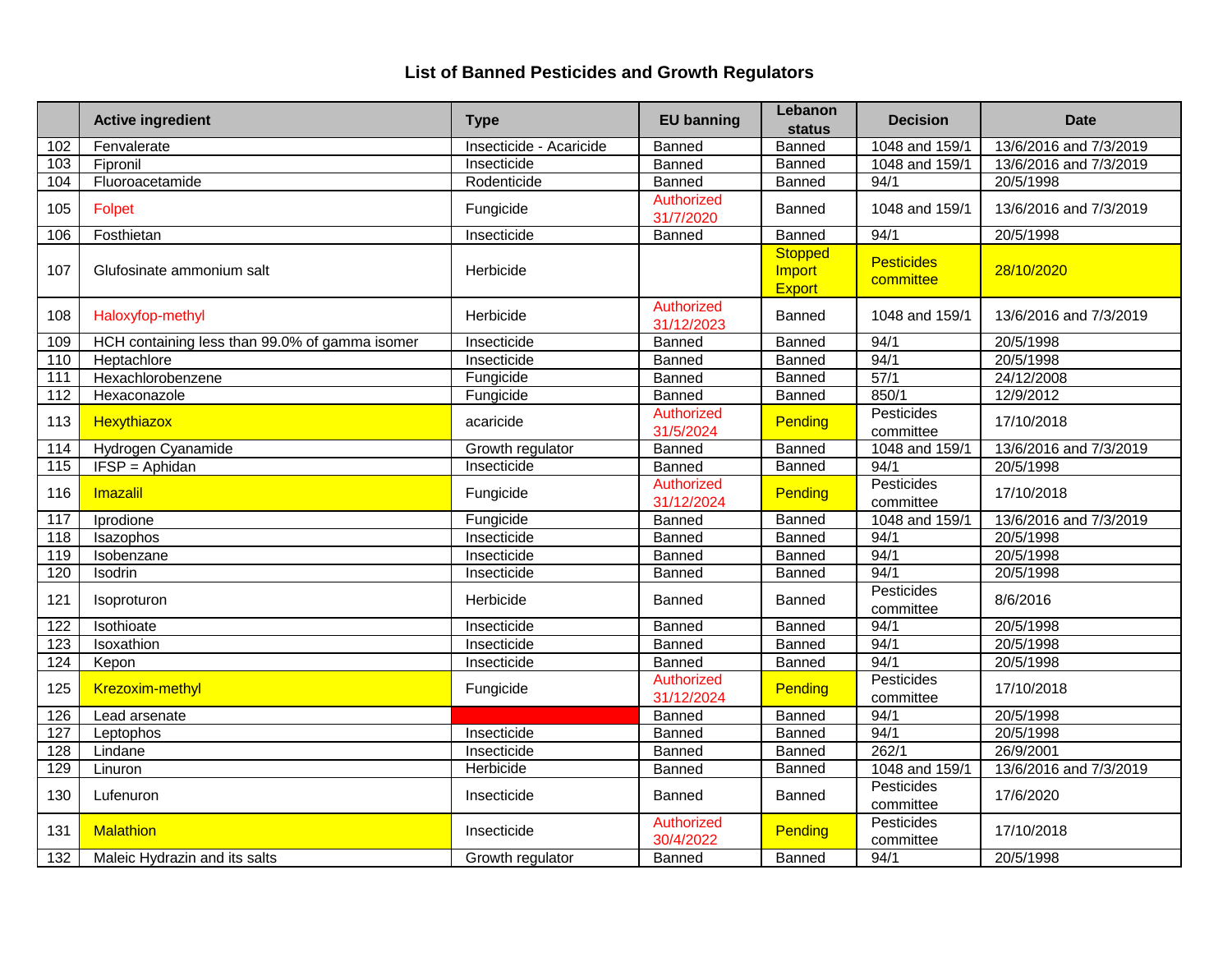|                  | <b>Active ingredient</b>                        | <b>Type</b>             | <b>EU banning</b>                | Lebanon<br>status | <b>Decision</b>                | <b>Date</b>              |
|------------------|-------------------------------------------------|-------------------------|----------------------------------|-------------------|--------------------------------|--------------------------|
| 133              | Mancozeb                                        | Fungicide               | <b>Authorized</b><br>31/1/2021   | Banned            | 1048 and 159/1                 | 13/6/2016 and 7/3/2019   |
| 134              | Medinoterb acetate                              | Herbicide               | Banned                           | Banned            | 94/1                           | 20/5/1998                |
| $\overline{135}$ | Mercuric chloride                               | Fungicide               | Banned                           | Banned            | 94/1                           | 20/5/1998                |
| 136              | Mercuric Compounds (Organic and Inorganic)      | Fungicide               | Banned                           | Banned            | 94/1                           | 20/5/1998                |
| 137              | <b>Metam sodium</b>                             | Fumigant                | Authorized<br>30/6/2022          | Pending           | Pesticides<br>committee        | 17/10/2018               |
| 138              | Methamidophos                                   | Insecticide             | Banned                           | Banned            | 57/1                           | 24/12/2008               |
| 139              | Methamidophos                                   | Insecticide             | <b>Banned</b>                    | Banned            | 79/1 and 868/1                 | 13/2/2010 and 14/12/2010 |
| 140              | Methidathion                                    | Insecticide             | Banned                           | Banned            | 309/1                          | 24/6/2010                |
| 141              | Methomyl                                        | Insecticide             | Banned                           | <b>Banned</b>     | 1048 and 159/1                 | 13/6/2016 and 7/3/2019   |
| 142              | <b>Methyl Parathion</b>                         | Insecticide             | Banned                           | Banned            | 309/1                          | 24/6/2010                |
| 143              | Methyl Parathion                                | Insecticide             | Banned                           | Banned            | 262/1                          | 26/9/2001                |
| 144              | Metribuzin WP                                   | Herbicide               | Not registered<br>as formulation | Banned            | <b>Pesticides</b><br>committee |                          |
| 145              | <b>Mirex</b>                                    | Insecticide             | <b>Banned</b>                    | Banned            | 94/1                           | 20/5/1998                |
| 146              | Monocrotophos                                   | Insecticide             | Banned                           | Banned            | 262/1                          | 26/9/2001                |
| 147              | Naphtyl oxyacetic acid (NOA)                    | Growth regulator        | Banned                           | Banned            | 294/1                          | 19/3/2011                |
| 148              | Naphtylacetic acid hydrazide (NAA)              | Growth regulator        | <b>Banned</b>                    | Banned            | 294/1                          | 19/3/2011                |
| 149              | Nitrofen                                        | Herbicide               | <b>Banned</b>                    | Banned            | 94/1                           | 20/5/1998                |
| 150              | N-Phenyl Phthalamic acid                        | Growth regulator        | Banned                           | Banned            | 294/1                          | 19/3/2011                |
| 151              | OMPA [Schradan]                                 | Insecticide             | Banned                           | Banned            | 94/1                           | 20/5/1998                |
| 152              | Oxydeprofos                                     | Insecticide             | Banned                           | Banned            | 94/1                           | 20/5/1998                |
| 153              | Oxyfluorfen                                     | Herbicide               | Authorized<br>31/12/2024         | Pending           | Pesticides<br>committee        | 17/10/2018               |
| 154              | Paraquat                                        | Herbicide               | Banned                           | Banned            | 79/1 and 868/1                 | 13/2/2010 and 14/12/2010 |
| 155              | Parathion ethyl                                 | Insecticide - Acaricide | Banned                           | Banned            | 94/1                           | 20/5/1998                |
| 156              | Permethrin                                      | Insecticide             | <b>Banned</b>                    | Banned            | 1048 and 159/1                 | 13/6/2016 and 7/3/2019   |
| 157              | Phenazine                                       |                         | <b>Banned</b>                    | <b>Banned</b>     | 94/1                           | 20/5/1998                |
| 158              | Phenylmercuric oleate (PMO)                     |                         | Banned                           | Banned            | 94/1                           | 20/5/1998                |
| 159              | Phenylmercury acetate (PMA)                     | Fungicide               | Banned                           | Banned            | 94/1                           | 20/5/1998                |
| 160              | Phosmet                                         | Insecticide             | Authorized<br>31/7/2020          | Banned            | 1048 and 159/1                 | 13/6/2016 and 7/3/2019   |
| 161              | Phosphamidon                                    |                         | Banned                           | Banned            | 57/1                           | 24/12/2008               |
| 162              | Phosphamidon                                    | Insecticide             | Banned                           | Banned            | 1048 and 159/1                 | 13/6/2016 and 7/3/2019   |
| 163              | Phospholan                                      | Insecticide             | Banned                           | Banned            | 94/1                           | 20/5/1998                |
| 164              | Piperonyl butoxide                              | Insecticide             | not assessed<br>at EU level      | Banned            | 1048 and 159/1                 | 13/6/2016 and 7/3/2019   |
| 165              | Potassium 2,3,5 - trichlorophenate (2,4,5 -TCP) |                         | Banned                           | Banned            | 94/1                           | 20/5/1998                |
| 166              | Procymidone                                     | Fungicide               | Banned                           | Banned            | 1048 and 159/1                 | 13/6/2016 and 7/3/2019   |
| 167              | Propargite                                      | Acaricide               | Banned                           | Banned            | 403/1                          | 8/5/2012                 |